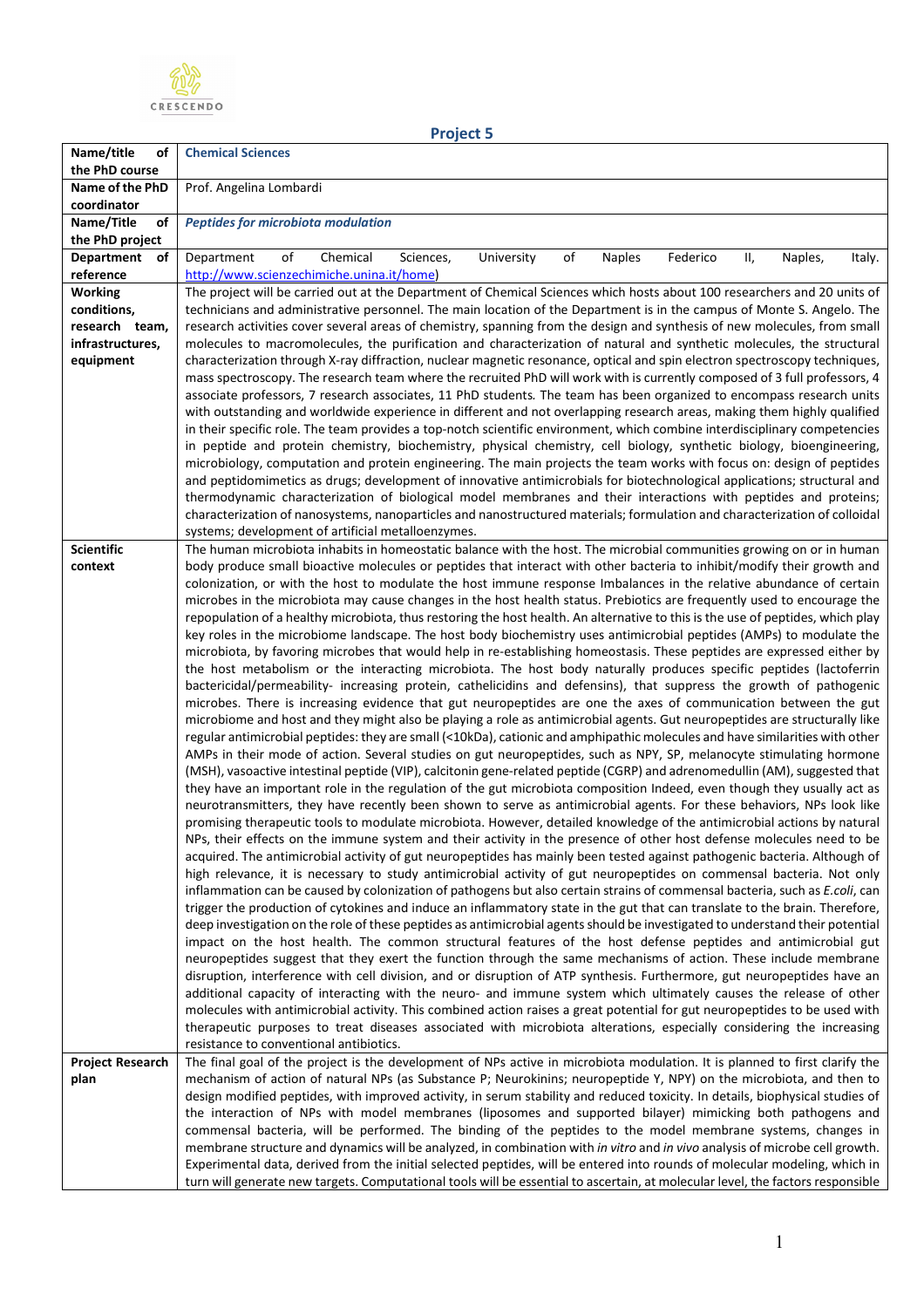

| WP1. Structural and functional characterization of natural NPs.<br>WP2. Design and synthesis of modified NPs.<br>WP3. Structural and functional characterization of designed NPs<br>WP4. Analysis of NPs and AMPs activity on gut and skin microbiome<br>The development of synthetic peptide for microbiota modulation is a challenging and timely field of research. Although<br>Research<br>and<br>NPs/AMPs are promising alternatives to prebiotics, several questions prevent their use, including low stability, toxicity, and<br><b>Training</b><br>Innovative<br>bacterial resistance. The lack of detailed information on their mechanism of action further limits their potential applications.<br>The rational design of AMPs/NPs can help solving these issues and open the way to their use as new therapeutic tools. In<br>aspects<br>particular, the identification of peptides able to modulate gut or skin microbiota might have great therapeutic potentialities.<br>Indeed, it is increasingly emerging that advancing our understanding of the highly balanced and sometimes imbalanced<br>interactions between gut microbiota and host AMPs should have great therapeutic implications for different intestinal<br>disorders and neurodegenerative diseases. In this scenario, designed peptides able to regulate gut microbiota have received<br>considerable attention for the treatment of neurodegenerative disorders. Recent findings also suggest the importance of<br>the interactions between cutaneous microbiota and skin-derived AMPs pointing out that a fine-tuned and well-balanced<br>AMP-microbiota interplay on the skin surface may be crucial for skin health. Hence, the proposed identification and<br>production of peptides able to modulate gut and skin microbiota could have a great impact in the treatment of disorders<br>caused by an imbalance of the equilibrium between microbiota and endogenous AMPs, and may afford new molecules for<br>the treatment of infection and inflammation. Thus, this research by exploring the role of NPs/AMPs as new therapeutic<br>agents directly contributes to the United Nation SDG "GOAL 3" (good health and well-being).<br>The proposed research project relies on a multidisciplinary approach to face the different aspects of microbiome<br>Inter-<br>Multidisciplinary<br>modulation. The selected PhD will gain expertise and skills in interdisciplinary fields, ranging from molecular design,<br>chemical synthesis, biophysical methods, microbiology, thanks to the possibility of carry out his/her research project within<br>aspects<br>the above-described research units. He/she will benefit from the strong background of the research team in the<br>investigation of the structure, mechanism of action and physico-chemical properties of proteins and peptides, thanks to the<br>most advanced techniques for structure determination (X-ray and NMR), spectroscopic and calorimetric means for<br>investigation of peptide activity, peptide-membrane interactions, molecular biology techniques for the cloning and<br>expression of recombinant proteins and peptides and computational methods for molecular dynamics simulations<br>Secondment<br>University of Pennsylvania: US first University, with a history that dates back to 1740. De la Fuente research group research<br>opportunities<br>activities are focused on artificial antibiotics, discovering new antibiotics properties, generating technologies for<br>microbiome engineering, developing tools for synthetic neuromicrobiology.<br>https://delafuentelab.seas.upenn.edu/research/<br>✓<br>Main PI/co-supervisor: Prof. Cesar de la Fuente<br>$\checkmark$<br>Length of the foreseen secondment: 6 months<br>✓<br>Activities that the PhD will perform during the secondment: Analysis of AMPs activity on gut and skin microbiota<br>by in vitro assays on commensal and pathogenic bacterial strains and in vivo analyses on suitable mouse models.<br>The Institut Laue-Langevin (ILL) is an international research center, founded by France, Germany and UK in partnership<br>with other Countries, at the leading edge of neutron science and technology.<br>https://www.ill.eu/users/scientific-groups/large-scale-structures/people/giovanna-fragneto<br>✓<br>Main Pl/co-supervisor: Dr. Giovanna Fragneto<br>✓<br>Length of the foreseen secondment: 3 months<br>✓<br>Activities that the PhD will perform during secondment: Physico-chemical characterization of peptide interaction<br>on lipid bilayer structure and dynamics by SANS, neutron reflectivity, ellipsometry, Langmuir trough, QCM-D.<br>Main Supervisor: Prof. Angelina Lombardi (https://www.docenti.unina.it/angelina.lombardi); Co-supervisor: Prof. Angela Arciello<br>(https://www.docenti.unina.it/angela.arciello)<br>Prof Angelina Lombardi (Orcid ID: 0000-0002-2013-3009; current bibliometric (Google Scholar): h-index 38, total citations:<br><b>Brief CV</b><br>5466) received her graduation (Laurea) in Industrial Chemistry, summa con laude, in 1986, and the Ph.D. in Chemistry in<br>1990. In the same year she became Research Assistant Professor, at the University of Naples Federico II, where she is now<br>Full Professor. Angelina Lombardi spent sabbatical periods abroad: she was visiting fellow at the National Institute of Health<br>in Bethesda (MD), visiting scientific consultant at the DuPont Merck Pharmaceutical Company, Wilmington (DE), at the<br>"Department of Biochemistry and Biophysics, University of Pennsylvania (PA)", and at the "Department of Pharmaceutical<br>Chemistry, University of California, San Francisco (CA)". Angelina Lombardi has a solid background of research activity in<br>interdisciplinary areas, ranging from transition metal chemistry to peptide and protein chemistry. During her career, she<br>has demonstrated the ability to generate highly novel and exciting research topics, and to go significantly beyond the state<br>of the art. During her earliest research activities, she acquired broad competencies in the area of inorganic and peptide<br>chemistry, which were valuable for the future studies. In particular, she was interested in developing appropriate<br>"molecular tools" able to freeze linear and cyclic peptides in a well-defined three-dimensional structure. These studies have<br>been basic for the design of new molecules capable of reproducing the chemical, structural and catalytic properties of<br>several natural systems. Recently, she described for the first time the de novo design of an allosterically regulated phenol<br>oxidase that responds to the binding of a synthetic porphyrin (PNAS 2020).<br><b>Experience in supervising PhD students</b> | for the observed activity and to find solution to reshape and guide redesign of potential therapeutic agents. To reach the<br>final goal, the project is organized into four specific Work Packages: |
|--------------------------------------------------------------------------------------------------------------------------------------------------------------------------------------------------------------------------------------------------------------------------------------------------------------------------------------------------------------------------------------------------------------------------------------------------------------------------------------------------------------------------------------------------------------------------------------------------------------------------------------------------------------------------------------------------------------------------------------------------------------------------------------------------------------------------------------------------------------------------------------------------------------------------------------------------------------------------------------------------------------------------------------------------------------------------------------------------------------------------------------------------------------------------------------------------------------------------------------------------------------------------------------------------------------------------------------------------------------------------------------------------------------------------------------------------------------------------------------------------------------------------------------------------------------------------------------------------------------------------------------------------------------------------------------------------------------------------------------------------------------------------------------------------------------------------------------------------------------------------------------------------------------------------------------------------------------------------------------------------------------------------------------------------------------------------------------------------------------------------------------------------------------------------------------------------------------------------------------------------------------------------------------------------------------------------------------------------------------------------------------------------------------------------------------------------------------------------------------------------------------------------------------------------------------------------------------------------------------------------------------------------------------------------------------------------------------------------------------------------------------------------------------------------------------------------------------------------------------------------------------------------------------------------------------------------------------------------------------------------------------------------------------------------------------------------------------------------------------------------------------------------------------------------------------------------------------------------------------------------------------------------------------------------------------------------------------------------------------------------------------------------------------------------------------------------------------------------------------------------------------------------------------------------------------------------------------------------------------------------------------------------------------------------------------------------------------------------------------------------------------------------------------------------------------------------------------------------------------------------------------------------------------------------------------------------------------------------------------------------------------------------------------------------------------------------------------------------------------------------------------------------------------------------------------------------------------------------------------------------------------------------------------------------------------------------------------------------------------------------------------------------------------------------------------------------------------------------------------------------------------------------------------------------------------------------------------------------------------------------------------------------------------------------------------------------------------------------------------------------------------------------------------------------------------------------------------------------------------------------------------------------------------------------------------------------------------------------------------------------------------------------------------------------------------------------------------------------------------------------------------------------------------------------------------------------------------------------------------------------------------------------------------------------------------------------------------------------------------------------------------------------------------------------------------------------------------------------------------------------------------------------------------------------------------------------------------------------------------------------------------------------------------------------------------------------------------------------------------------------------------------------------------------------------------------------------------------------------------------------------------------------------------------------------------------------------------------------------------------------------------------------------------------------------------------------------------------------------------------------------------------------------------------------------------------------------------------------------------------------------------------------------------------------------------------------------------------------------------------------------------------------------------------------------------------------------------------------------------------------------------------------------------------------------------------------------------------------------------------------------------------------------------------------------------------------------------------------------------------------------------------------------------------------------------------------------------------------------------------------|------------------------------------------------------------------------------------------------------------------------------------------------------------------------------------------------------|
|                                                                                                                                                                                                                                                                                                                                                                                                                                                                                                                                                                                                                                                                                                                                                                                                                                                                                                                                                                                                                                                                                                                                                                                                                                                                                                                                                                                                                                                                                                                                                                                                                                                                                                                                                                                                                                                                                                                                                                                                                                                                                                                                                                                                                                                                                                                                                                                                                                                                                                                                                                                                                                                                                                                                                                                                                                                                                                                                                                                                                                                                                                                                                                                                                                                                                                                                                                                                                                                                                                                                                                                                                                                                                                                                                                                                                                                                                                                                                                                                                                                                                                                                                                                                                                                                                                                                                                                                                                                                                                                                                                                                                                                                                                                                                                                                                                                                                                                                                                                                                                                                                                                                                                                                                                                                                                                                                                                                                                                                                                                                                                                                                                                                                                                                                                                                                                                                                                                                                                                                                                                                                                                                                                                                                                                                                                                                                                                                                                                                                                                                                                                                                                                                                                                                                                                                                                                                          |                                                                                                                                                                                                      |
|                                                                                                                                                                                                                                                                                                                                                                                                                                                                                                                                                                                                                                                                                                                                                                                                                                                                                                                                                                                                                                                                                                                                                                                                                                                                                                                                                                                                                                                                                                                                                                                                                                                                                                                                                                                                                                                                                                                                                                                                                                                                                                                                                                                                                                                                                                                                                                                                                                                                                                                                                                                                                                                                                                                                                                                                                                                                                                                                                                                                                                                                                                                                                                                                                                                                                                                                                                                                                                                                                                                                                                                                                                                                                                                                                                                                                                                                                                                                                                                                                                                                                                                                                                                                                                                                                                                                                                                                                                                                                                                                                                                                                                                                                                                                                                                                                                                                                                                                                                                                                                                                                                                                                                                                                                                                                                                                                                                                                                                                                                                                                                                                                                                                                                                                                                                                                                                                                                                                                                                                                                                                                                                                                                                                                                                                                                                                                                                                                                                                                                                                                                                                                                                                                                                                                                                                                                                                          |                                                                                                                                                                                                      |
|                                                                                                                                                                                                                                                                                                                                                                                                                                                                                                                                                                                                                                                                                                                                                                                                                                                                                                                                                                                                                                                                                                                                                                                                                                                                                                                                                                                                                                                                                                                                                                                                                                                                                                                                                                                                                                                                                                                                                                                                                                                                                                                                                                                                                                                                                                                                                                                                                                                                                                                                                                                                                                                                                                                                                                                                                                                                                                                                                                                                                                                                                                                                                                                                                                                                                                                                                                                                                                                                                                                                                                                                                                                                                                                                                                                                                                                                                                                                                                                                                                                                                                                                                                                                                                                                                                                                                                                                                                                                                                                                                                                                                                                                                                                                                                                                                                                                                                                                                                                                                                                                                                                                                                                                                                                                                                                                                                                                                                                                                                                                                                                                                                                                                                                                                                                                                                                                                                                                                                                                                                                                                                                                                                                                                                                                                                                                                                                                                                                                                                                                                                                                                                                                                                                                                                                                                                                                          |                                                                                                                                                                                                      |
|                                                                                                                                                                                                                                                                                                                                                                                                                                                                                                                                                                                                                                                                                                                                                                                                                                                                                                                                                                                                                                                                                                                                                                                                                                                                                                                                                                                                                                                                                                                                                                                                                                                                                                                                                                                                                                                                                                                                                                                                                                                                                                                                                                                                                                                                                                                                                                                                                                                                                                                                                                                                                                                                                                                                                                                                                                                                                                                                                                                                                                                                                                                                                                                                                                                                                                                                                                                                                                                                                                                                                                                                                                                                                                                                                                                                                                                                                                                                                                                                                                                                                                                                                                                                                                                                                                                                                                                                                                                                                                                                                                                                                                                                                                                                                                                                                                                                                                                                                                                                                                                                                                                                                                                                                                                                                                                                                                                                                                                                                                                                                                                                                                                                                                                                                                                                                                                                                                                                                                                                                                                                                                                                                                                                                                                                                                                                                                                                                                                                                                                                                                                                                                                                                                                                                                                                                                                                          |                                                                                                                                                                                                      |
|                                                                                                                                                                                                                                                                                                                                                                                                                                                                                                                                                                                                                                                                                                                                                                                                                                                                                                                                                                                                                                                                                                                                                                                                                                                                                                                                                                                                                                                                                                                                                                                                                                                                                                                                                                                                                                                                                                                                                                                                                                                                                                                                                                                                                                                                                                                                                                                                                                                                                                                                                                                                                                                                                                                                                                                                                                                                                                                                                                                                                                                                                                                                                                                                                                                                                                                                                                                                                                                                                                                                                                                                                                                                                                                                                                                                                                                                                                                                                                                                                                                                                                                                                                                                                                                                                                                                                                                                                                                                                                                                                                                                                                                                                                                                                                                                                                                                                                                                                                                                                                                                                                                                                                                                                                                                                                                                                                                                                                                                                                                                                                                                                                                                                                                                                                                                                                                                                                                                                                                                                                                                                                                                                                                                                                                                                                                                                                                                                                                                                                                                                                                                                                                                                                                                                                                                                                                                          |                                                                                                                                                                                                      |
|                                                                                                                                                                                                                                                                                                                                                                                                                                                                                                                                                                                                                                                                                                                                                                                                                                                                                                                                                                                                                                                                                                                                                                                                                                                                                                                                                                                                                                                                                                                                                                                                                                                                                                                                                                                                                                                                                                                                                                                                                                                                                                                                                                                                                                                                                                                                                                                                                                                                                                                                                                                                                                                                                                                                                                                                                                                                                                                                                                                                                                                                                                                                                                                                                                                                                                                                                                                                                                                                                                                                                                                                                                                                                                                                                                                                                                                                                                                                                                                                                                                                                                                                                                                                                                                                                                                                                                                                                                                                                                                                                                                                                                                                                                                                                                                                                                                                                                                                                                                                                                                                                                                                                                                                                                                                                                                                                                                                                                                                                                                                                                                                                                                                                                                                                                                                                                                                                                                                                                                                                                                                                                                                                                                                                                                                                                                                                                                                                                                                                                                                                                                                                                                                                                                                                                                                                                                                          |                                                                                                                                                                                                      |
|                                                                                                                                                                                                                                                                                                                                                                                                                                                                                                                                                                                                                                                                                                                                                                                                                                                                                                                                                                                                                                                                                                                                                                                                                                                                                                                                                                                                                                                                                                                                                                                                                                                                                                                                                                                                                                                                                                                                                                                                                                                                                                                                                                                                                                                                                                                                                                                                                                                                                                                                                                                                                                                                                                                                                                                                                                                                                                                                                                                                                                                                                                                                                                                                                                                                                                                                                                                                                                                                                                                                                                                                                                                                                                                                                                                                                                                                                                                                                                                                                                                                                                                                                                                                                                                                                                                                                                                                                                                                                                                                                                                                                                                                                                                                                                                                                                                                                                                                                                                                                                                                                                                                                                                                                                                                                                                                                                                                                                                                                                                                                                                                                                                                                                                                                                                                                                                                                                                                                                                                                                                                                                                                                                                                                                                                                                                                                                                                                                                                                                                                                                                                                                                                                                                                                                                                                                                                          |                                                                                                                                                                                                      |
|                                                                                                                                                                                                                                                                                                                                                                                                                                                                                                                                                                                                                                                                                                                                                                                                                                                                                                                                                                                                                                                                                                                                                                                                                                                                                                                                                                                                                                                                                                                                                                                                                                                                                                                                                                                                                                                                                                                                                                                                                                                                                                                                                                                                                                                                                                                                                                                                                                                                                                                                                                                                                                                                                                                                                                                                                                                                                                                                                                                                                                                                                                                                                                                                                                                                                                                                                                                                                                                                                                                                                                                                                                                                                                                                                                                                                                                                                                                                                                                                                                                                                                                                                                                                                                                                                                                                                                                                                                                                                                                                                                                                                                                                                                                                                                                                                                                                                                                                                                                                                                                                                                                                                                                                                                                                                                                                                                                                                                                                                                                                                                                                                                                                                                                                                                                                                                                                                                                                                                                                                                                                                                                                                                                                                                                                                                                                                                                                                                                                                                                                                                                                                                                                                                                                                                                                                                                                          |                                                                                                                                                                                                      |
|                                                                                                                                                                                                                                                                                                                                                                                                                                                                                                                                                                                                                                                                                                                                                                                                                                                                                                                                                                                                                                                                                                                                                                                                                                                                                                                                                                                                                                                                                                                                                                                                                                                                                                                                                                                                                                                                                                                                                                                                                                                                                                                                                                                                                                                                                                                                                                                                                                                                                                                                                                                                                                                                                                                                                                                                                                                                                                                                                                                                                                                                                                                                                                                                                                                                                                                                                                                                                                                                                                                                                                                                                                                                                                                                                                                                                                                                                                                                                                                                                                                                                                                                                                                                                                                                                                                                                                                                                                                                                                                                                                                                                                                                                                                                                                                                                                                                                                                                                                                                                                                                                                                                                                                                                                                                                                                                                                                                                                                                                                                                                                                                                                                                                                                                                                                                                                                                                                                                                                                                                                                                                                                                                                                                                                                                                                                                                                                                                                                                                                                                                                                                                                                                                                                                                                                                                                                                          |                                                                                                                                                                                                      |
|                                                                                                                                                                                                                                                                                                                                                                                                                                                                                                                                                                                                                                                                                                                                                                                                                                                                                                                                                                                                                                                                                                                                                                                                                                                                                                                                                                                                                                                                                                                                                                                                                                                                                                                                                                                                                                                                                                                                                                                                                                                                                                                                                                                                                                                                                                                                                                                                                                                                                                                                                                                                                                                                                                                                                                                                                                                                                                                                                                                                                                                                                                                                                                                                                                                                                                                                                                                                                                                                                                                                                                                                                                                                                                                                                                                                                                                                                                                                                                                                                                                                                                                                                                                                                                                                                                                                                                                                                                                                                                                                                                                                                                                                                                                                                                                                                                                                                                                                                                                                                                                                                                                                                                                                                                                                                                                                                                                                                                                                                                                                                                                                                                                                                                                                                                                                                                                                                                                                                                                                                                                                                                                                                                                                                                                                                                                                                                                                                                                                                                                                                                                                                                                                                                                                                                                                                                                                          |                                                                                                                                                                                                      |
|                                                                                                                                                                                                                                                                                                                                                                                                                                                                                                                                                                                                                                                                                                                                                                                                                                                                                                                                                                                                                                                                                                                                                                                                                                                                                                                                                                                                                                                                                                                                                                                                                                                                                                                                                                                                                                                                                                                                                                                                                                                                                                                                                                                                                                                                                                                                                                                                                                                                                                                                                                                                                                                                                                                                                                                                                                                                                                                                                                                                                                                                                                                                                                                                                                                                                                                                                                                                                                                                                                                                                                                                                                                                                                                                                                                                                                                                                                                                                                                                                                                                                                                                                                                                                                                                                                                                                                                                                                                                                                                                                                                                                                                                                                                                                                                                                                                                                                                                                                                                                                                                                                                                                                                                                                                                                                                                                                                                                                                                                                                                                                                                                                                                                                                                                                                                                                                                                                                                                                                                                                                                                                                                                                                                                                                                                                                                                                                                                                                                                                                                                                                                                                                                                                                                                                                                                                                                          |                                                                                                                                                                                                      |
|                                                                                                                                                                                                                                                                                                                                                                                                                                                                                                                                                                                                                                                                                                                                                                                                                                                                                                                                                                                                                                                                                                                                                                                                                                                                                                                                                                                                                                                                                                                                                                                                                                                                                                                                                                                                                                                                                                                                                                                                                                                                                                                                                                                                                                                                                                                                                                                                                                                                                                                                                                                                                                                                                                                                                                                                                                                                                                                                                                                                                                                                                                                                                                                                                                                                                                                                                                                                                                                                                                                                                                                                                                                                                                                                                                                                                                                                                                                                                                                                                                                                                                                                                                                                                                                                                                                                                                                                                                                                                                                                                                                                                                                                                                                                                                                                                                                                                                                                                                                                                                                                                                                                                                                                                                                                                                                                                                                                                                                                                                                                                                                                                                                                                                                                                                                                                                                                                                                                                                                                                                                                                                                                                                                                                                                                                                                                                                                                                                                                                                                                                                                                                                                                                                                                                                                                                                                                          |                                                                                                                                                                                                      |
|                                                                                                                                                                                                                                                                                                                                                                                                                                                                                                                                                                                                                                                                                                                                                                                                                                                                                                                                                                                                                                                                                                                                                                                                                                                                                                                                                                                                                                                                                                                                                                                                                                                                                                                                                                                                                                                                                                                                                                                                                                                                                                                                                                                                                                                                                                                                                                                                                                                                                                                                                                                                                                                                                                                                                                                                                                                                                                                                                                                                                                                                                                                                                                                                                                                                                                                                                                                                                                                                                                                                                                                                                                                                                                                                                                                                                                                                                                                                                                                                                                                                                                                                                                                                                                                                                                                                                                                                                                                                                                                                                                                                                                                                                                                                                                                                                                                                                                                                                                                                                                                                                                                                                                                                                                                                                                                                                                                                                                                                                                                                                                                                                                                                                                                                                                                                                                                                                                                                                                                                                                                                                                                                                                                                                                                                                                                                                                                                                                                                                                                                                                                                                                                                                                                                                                                                                                                                          |                                                                                                                                                                                                      |
|                                                                                                                                                                                                                                                                                                                                                                                                                                                                                                                                                                                                                                                                                                                                                                                                                                                                                                                                                                                                                                                                                                                                                                                                                                                                                                                                                                                                                                                                                                                                                                                                                                                                                                                                                                                                                                                                                                                                                                                                                                                                                                                                                                                                                                                                                                                                                                                                                                                                                                                                                                                                                                                                                                                                                                                                                                                                                                                                                                                                                                                                                                                                                                                                                                                                                                                                                                                                                                                                                                                                                                                                                                                                                                                                                                                                                                                                                                                                                                                                                                                                                                                                                                                                                                                                                                                                                                                                                                                                                                                                                                                                                                                                                                                                                                                                                                                                                                                                                                                                                                                                                                                                                                                                                                                                                                                                                                                                                                                                                                                                                                                                                                                                                                                                                                                                                                                                                                                                                                                                                                                                                                                                                                                                                                                                                                                                                                                                                                                                                                                                                                                                                                                                                                                                                                                                                                                                          |                                                                                                                                                                                                      |
|                                                                                                                                                                                                                                                                                                                                                                                                                                                                                                                                                                                                                                                                                                                                                                                                                                                                                                                                                                                                                                                                                                                                                                                                                                                                                                                                                                                                                                                                                                                                                                                                                                                                                                                                                                                                                                                                                                                                                                                                                                                                                                                                                                                                                                                                                                                                                                                                                                                                                                                                                                                                                                                                                                                                                                                                                                                                                                                                                                                                                                                                                                                                                                                                                                                                                                                                                                                                                                                                                                                                                                                                                                                                                                                                                                                                                                                                                                                                                                                                                                                                                                                                                                                                                                                                                                                                                                                                                                                                                                                                                                                                                                                                                                                                                                                                                                                                                                                                                                                                                                                                                                                                                                                                                                                                                                                                                                                                                                                                                                                                                                                                                                                                                                                                                                                                                                                                                                                                                                                                                                                                                                                                                                                                                                                                                                                                                                                                                                                                                                                                                                                                                                                                                                                                                                                                                                                                          |                                                                                                                                                                                                      |
|                                                                                                                                                                                                                                                                                                                                                                                                                                                                                                                                                                                                                                                                                                                                                                                                                                                                                                                                                                                                                                                                                                                                                                                                                                                                                                                                                                                                                                                                                                                                                                                                                                                                                                                                                                                                                                                                                                                                                                                                                                                                                                                                                                                                                                                                                                                                                                                                                                                                                                                                                                                                                                                                                                                                                                                                                                                                                                                                                                                                                                                                                                                                                                                                                                                                                                                                                                                                                                                                                                                                                                                                                                                                                                                                                                                                                                                                                                                                                                                                                                                                                                                                                                                                                                                                                                                                                                                                                                                                                                                                                                                                                                                                                                                                                                                                                                                                                                                                                                                                                                                                                                                                                                                                                                                                                                                                                                                                                                                                                                                                                                                                                                                                                                                                                                                                                                                                                                                                                                                                                                                                                                                                                                                                                                                                                                                                                                                                                                                                                                                                                                                                                                                                                                                                                                                                                                                                          |                                                                                                                                                                                                      |
|                                                                                                                                                                                                                                                                                                                                                                                                                                                                                                                                                                                                                                                                                                                                                                                                                                                                                                                                                                                                                                                                                                                                                                                                                                                                                                                                                                                                                                                                                                                                                                                                                                                                                                                                                                                                                                                                                                                                                                                                                                                                                                                                                                                                                                                                                                                                                                                                                                                                                                                                                                                                                                                                                                                                                                                                                                                                                                                                                                                                                                                                                                                                                                                                                                                                                                                                                                                                                                                                                                                                                                                                                                                                                                                                                                                                                                                                                                                                                                                                                                                                                                                                                                                                                                                                                                                                                                                                                                                                                                                                                                                                                                                                                                                                                                                                                                                                                                                                                                                                                                                                                                                                                                                                                                                                                                                                                                                                                                                                                                                                                                                                                                                                                                                                                                                                                                                                                                                                                                                                                                                                                                                                                                                                                                                                                                                                                                                                                                                                                                                                                                                                                                                                                                                                                                                                                                                                          |                                                                                                                                                                                                      |
|                                                                                                                                                                                                                                                                                                                                                                                                                                                                                                                                                                                                                                                                                                                                                                                                                                                                                                                                                                                                                                                                                                                                                                                                                                                                                                                                                                                                                                                                                                                                                                                                                                                                                                                                                                                                                                                                                                                                                                                                                                                                                                                                                                                                                                                                                                                                                                                                                                                                                                                                                                                                                                                                                                                                                                                                                                                                                                                                                                                                                                                                                                                                                                                                                                                                                                                                                                                                                                                                                                                                                                                                                                                                                                                                                                                                                                                                                                                                                                                                                                                                                                                                                                                                                                                                                                                                                                                                                                                                                                                                                                                                                                                                                                                                                                                                                                                                                                                                                                                                                                                                                                                                                                                                                                                                                                                                                                                                                                                                                                                                                                                                                                                                                                                                                                                                                                                                                                                                                                                                                                                                                                                                                                                                                                                                                                                                                                                                                                                                                                                                                                                                                                                                                                                                                                                                                                                                          |                                                                                                                                                                                                      |
|                                                                                                                                                                                                                                                                                                                                                                                                                                                                                                                                                                                                                                                                                                                                                                                                                                                                                                                                                                                                                                                                                                                                                                                                                                                                                                                                                                                                                                                                                                                                                                                                                                                                                                                                                                                                                                                                                                                                                                                                                                                                                                                                                                                                                                                                                                                                                                                                                                                                                                                                                                                                                                                                                                                                                                                                                                                                                                                                                                                                                                                                                                                                                                                                                                                                                                                                                                                                                                                                                                                                                                                                                                                                                                                                                                                                                                                                                                                                                                                                                                                                                                                                                                                                                                                                                                                                                                                                                                                                                                                                                                                                                                                                                                                                                                                                                                                                                                                                                                                                                                                                                                                                                                                                                                                                                                                                                                                                                                                                                                                                                                                                                                                                                                                                                                                                                                                                                                                                                                                                                                                                                                                                                                                                                                                                                                                                                                                                                                                                                                                                                                                                                                                                                                                                                                                                                                                                          |                                                                                                                                                                                                      |
|                                                                                                                                                                                                                                                                                                                                                                                                                                                                                                                                                                                                                                                                                                                                                                                                                                                                                                                                                                                                                                                                                                                                                                                                                                                                                                                                                                                                                                                                                                                                                                                                                                                                                                                                                                                                                                                                                                                                                                                                                                                                                                                                                                                                                                                                                                                                                                                                                                                                                                                                                                                                                                                                                                                                                                                                                                                                                                                                                                                                                                                                                                                                                                                                                                                                                                                                                                                                                                                                                                                                                                                                                                                                                                                                                                                                                                                                                                                                                                                                                                                                                                                                                                                                                                                                                                                                                                                                                                                                                                                                                                                                                                                                                                                                                                                                                                                                                                                                                                                                                                                                                                                                                                                                                                                                                                                                                                                                                                                                                                                                                                                                                                                                                                                                                                                                                                                                                                                                                                                                                                                                                                                                                                                                                                                                                                                                                                                                                                                                                                                                                                                                                                                                                                                                                                                                                                                                          |                                                                                                                                                                                                      |
|                                                                                                                                                                                                                                                                                                                                                                                                                                                                                                                                                                                                                                                                                                                                                                                                                                                                                                                                                                                                                                                                                                                                                                                                                                                                                                                                                                                                                                                                                                                                                                                                                                                                                                                                                                                                                                                                                                                                                                                                                                                                                                                                                                                                                                                                                                                                                                                                                                                                                                                                                                                                                                                                                                                                                                                                                                                                                                                                                                                                                                                                                                                                                                                                                                                                                                                                                                                                                                                                                                                                                                                                                                                                                                                                                                                                                                                                                                                                                                                                                                                                                                                                                                                                                                                                                                                                                                                                                                                                                                                                                                                                                                                                                                                                                                                                                                                                                                                                                                                                                                                                                                                                                                                                                                                                                                                                                                                                                                                                                                                                                                                                                                                                                                                                                                                                                                                                                                                                                                                                                                                                                                                                                                                                                                                                                                                                                                                                                                                                                                                                                                                                                                                                                                                                                                                                                                                                          |                                                                                                                                                                                                      |
|                                                                                                                                                                                                                                                                                                                                                                                                                                                                                                                                                                                                                                                                                                                                                                                                                                                                                                                                                                                                                                                                                                                                                                                                                                                                                                                                                                                                                                                                                                                                                                                                                                                                                                                                                                                                                                                                                                                                                                                                                                                                                                                                                                                                                                                                                                                                                                                                                                                                                                                                                                                                                                                                                                                                                                                                                                                                                                                                                                                                                                                                                                                                                                                                                                                                                                                                                                                                                                                                                                                                                                                                                                                                                                                                                                                                                                                                                                                                                                                                                                                                                                                                                                                                                                                                                                                                                                                                                                                                                                                                                                                                                                                                                                                                                                                                                                                                                                                                                                                                                                                                                                                                                                                                                                                                                                                                                                                                                                                                                                                                                                                                                                                                                                                                                                                                                                                                                                                                                                                                                                                                                                                                                                                                                                                                                                                                                                                                                                                                                                                                                                                                                                                                                                                                                                                                                                                                          |                                                                                                                                                                                                      |
|                                                                                                                                                                                                                                                                                                                                                                                                                                                                                                                                                                                                                                                                                                                                                                                                                                                                                                                                                                                                                                                                                                                                                                                                                                                                                                                                                                                                                                                                                                                                                                                                                                                                                                                                                                                                                                                                                                                                                                                                                                                                                                                                                                                                                                                                                                                                                                                                                                                                                                                                                                                                                                                                                                                                                                                                                                                                                                                                                                                                                                                                                                                                                                                                                                                                                                                                                                                                                                                                                                                                                                                                                                                                                                                                                                                                                                                                                                                                                                                                                                                                                                                                                                                                                                                                                                                                                                                                                                                                                                                                                                                                                                                                                                                                                                                                                                                                                                                                                                                                                                                                                                                                                                                                                                                                                                                                                                                                                                                                                                                                                                                                                                                                                                                                                                                                                                                                                                                                                                                                                                                                                                                                                                                                                                                                                                                                                                                                                                                                                                                                                                                                                                                                                                                                                                                                                                                                          |                                                                                                                                                                                                      |
|                                                                                                                                                                                                                                                                                                                                                                                                                                                                                                                                                                                                                                                                                                                                                                                                                                                                                                                                                                                                                                                                                                                                                                                                                                                                                                                                                                                                                                                                                                                                                                                                                                                                                                                                                                                                                                                                                                                                                                                                                                                                                                                                                                                                                                                                                                                                                                                                                                                                                                                                                                                                                                                                                                                                                                                                                                                                                                                                                                                                                                                                                                                                                                                                                                                                                                                                                                                                                                                                                                                                                                                                                                                                                                                                                                                                                                                                                                                                                                                                                                                                                                                                                                                                                                                                                                                                                                                                                                                                                                                                                                                                                                                                                                                                                                                                                                                                                                                                                                                                                                                                                                                                                                                                                                                                                                                                                                                                                                                                                                                                                                                                                                                                                                                                                                                                                                                                                                                                                                                                                                                                                                                                                                                                                                                                                                                                                                                                                                                                                                                                                                                                                                                                                                                                                                                                                                                                          |                                                                                                                                                                                                      |
|                                                                                                                                                                                                                                                                                                                                                                                                                                                                                                                                                                                                                                                                                                                                                                                                                                                                                                                                                                                                                                                                                                                                                                                                                                                                                                                                                                                                                                                                                                                                                                                                                                                                                                                                                                                                                                                                                                                                                                                                                                                                                                                                                                                                                                                                                                                                                                                                                                                                                                                                                                                                                                                                                                                                                                                                                                                                                                                                                                                                                                                                                                                                                                                                                                                                                                                                                                                                                                                                                                                                                                                                                                                                                                                                                                                                                                                                                                                                                                                                                                                                                                                                                                                                                                                                                                                                                                                                                                                                                                                                                                                                                                                                                                                                                                                                                                                                                                                                                                                                                                                                                                                                                                                                                                                                                                                                                                                                                                                                                                                                                                                                                                                                                                                                                                                                                                                                                                                                                                                                                                                                                                                                                                                                                                                                                                                                                                                                                                                                                                                                                                                                                                                                                                                                                                                                                                                                          |                                                                                                                                                                                                      |
|                                                                                                                                                                                                                                                                                                                                                                                                                                                                                                                                                                                                                                                                                                                                                                                                                                                                                                                                                                                                                                                                                                                                                                                                                                                                                                                                                                                                                                                                                                                                                                                                                                                                                                                                                                                                                                                                                                                                                                                                                                                                                                                                                                                                                                                                                                                                                                                                                                                                                                                                                                                                                                                                                                                                                                                                                                                                                                                                                                                                                                                                                                                                                                                                                                                                                                                                                                                                                                                                                                                                                                                                                                                                                                                                                                                                                                                                                                                                                                                                                                                                                                                                                                                                                                                                                                                                                                                                                                                                                                                                                                                                                                                                                                                                                                                                                                                                                                                                                                                                                                                                                                                                                                                                                                                                                                                                                                                                                                                                                                                                                                                                                                                                                                                                                                                                                                                                                                                                                                                                                                                                                                                                                                                                                                                                                                                                                                                                                                                                                                                                                                                                                                                                                                                                                                                                                                                                          |                                                                                                                                                                                                      |
|                                                                                                                                                                                                                                                                                                                                                                                                                                                                                                                                                                                                                                                                                                                                                                                                                                                                                                                                                                                                                                                                                                                                                                                                                                                                                                                                                                                                                                                                                                                                                                                                                                                                                                                                                                                                                                                                                                                                                                                                                                                                                                                                                                                                                                                                                                                                                                                                                                                                                                                                                                                                                                                                                                                                                                                                                                                                                                                                                                                                                                                                                                                                                                                                                                                                                                                                                                                                                                                                                                                                                                                                                                                                                                                                                                                                                                                                                                                                                                                                                                                                                                                                                                                                                                                                                                                                                                                                                                                                                                                                                                                                                                                                                                                                                                                                                                                                                                                                                                                                                                                                                                                                                                                                                                                                                                                                                                                                                                                                                                                                                                                                                                                                                                                                                                                                                                                                                                                                                                                                                                                                                                                                                                                                                                                                                                                                                                                                                                                                                                                                                                                                                                                                                                                                                                                                                                                                          |                                                                                                                                                                                                      |
|                                                                                                                                                                                                                                                                                                                                                                                                                                                                                                                                                                                                                                                                                                                                                                                                                                                                                                                                                                                                                                                                                                                                                                                                                                                                                                                                                                                                                                                                                                                                                                                                                                                                                                                                                                                                                                                                                                                                                                                                                                                                                                                                                                                                                                                                                                                                                                                                                                                                                                                                                                                                                                                                                                                                                                                                                                                                                                                                                                                                                                                                                                                                                                                                                                                                                                                                                                                                                                                                                                                                                                                                                                                                                                                                                                                                                                                                                                                                                                                                                                                                                                                                                                                                                                                                                                                                                                                                                                                                                                                                                                                                                                                                                                                                                                                                                                                                                                                                                                                                                                                                                                                                                                                                                                                                                                                                                                                                                                                                                                                                                                                                                                                                                                                                                                                                                                                                                                                                                                                                                                                                                                                                                                                                                                                                                                                                                                                                                                                                                                                                                                                                                                                                                                                                                                                                                                                                          |                                                                                                                                                                                                      |
|                                                                                                                                                                                                                                                                                                                                                                                                                                                                                                                                                                                                                                                                                                                                                                                                                                                                                                                                                                                                                                                                                                                                                                                                                                                                                                                                                                                                                                                                                                                                                                                                                                                                                                                                                                                                                                                                                                                                                                                                                                                                                                                                                                                                                                                                                                                                                                                                                                                                                                                                                                                                                                                                                                                                                                                                                                                                                                                                                                                                                                                                                                                                                                                                                                                                                                                                                                                                                                                                                                                                                                                                                                                                                                                                                                                                                                                                                                                                                                                                                                                                                                                                                                                                                                                                                                                                                                                                                                                                                                                                                                                                                                                                                                                                                                                                                                                                                                                                                                                                                                                                                                                                                                                                                                                                                                                                                                                                                                                                                                                                                                                                                                                                                                                                                                                                                                                                                                                                                                                                                                                                                                                                                                                                                                                                                                                                                                                                                                                                                                                                                                                                                                                                                                                                                                                                                                                                          |                                                                                                                                                                                                      |
|                                                                                                                                                                                                                                                                                                                                                                                                                                                                                                                                                                                                                                                                                                                                                                                                                                                                                                                                                                                                                                                                                                                                                                                                                                                                                                                                                                                                                                                                                                                                                                                                                                                                                                                                                                                                                                                                                                                                                                                                                                                                                                                                                                                                                                                                                                                                                                                                                                                                                                                                                                                                                                                                                                                                                                                                                                                                                                                                                                                                                                                                                                                                                                                                                                                                                                                                                                                                                                                                                                                                                                                                                                                                                                                                                                                                                                                                                                                                                                                                                                                                                                                                                                                                                                                                                                                                                                                                                                                                                                                                                                                                                                                                                                                                                                                                                                                                                                                                                                                                                                                                                                                                                                                                                                                                                                                                                                                                                                                                                                                                                                                                                                                                                                                                                                                                                                                                                                                                                                                                                                                                                                                                                                                                                                                                                                                                                                                                                                                                                                                                                                                                                                                                                                                                                                                                                                                                          |                                                                                                                                                                                                      |
|                                                                                                                                                                                                                                                                                                                                                                                                                                                                                                                                                                                                                                                                                                                                                                                                                                                                                                                                                                                                                                                                                                                                                                                                                                                                                                                                                                                                                                                                                                                                                                                                                                                                                                                                                                                                                                                                                                                                                                                                                                                                                                                                                                                                                                                                                                                                                                                                                                                                                                                                                                                                                                                                                                                                                                                                                                                                                                                                                                                                                                                                                                                                                                                                                                                                                                                                                                                                                                                                                                                                                                                                                                                                                                                                                                                                                                                                                                                                                                                                                                                                                                                                                                                                                                                                                                                                                                                                                                                                                                                                                                                                                                                                                                                                                                                                                                                                                                                                                                                                                                                                                                                                                                                                                                                                                                                                                                                                                                                                                                                                                                                                                                                                                                                                                                                                                                                                                                                                                                                                                                                                                                                                                                                                                                                                                                                                                                                                                                                                                                                                                                                                                                                                                                                                                                                                                                                                          |                                                                                                                                                                                                      |
|                                                                                                                                                                                                                                                                                                                                                                                                                                                                                                                                                                                                                                                                                                                                                                                                                                                                                                                                                                                                                                                                                                                                                                                                                                                                                                                                                                                                                                                                                                                                                                                                                                                                                                                                                                                                                                                                                                                                                                                                                                                                                                                                                                                                                                                                                                                                                                                                                                                                                                                                                                                                                                                                                                                                                                                                                                                                                                                                                                                                                                                                                                                                                                                                                                                                                                                                                                                                                                                                                                                                                                                                                                                                                                                                                                                                                                                                                                                                                                                                                                                                                                                                                                                                                                                                                                                                                                                                                                                                                                                                                                                                                                                                                                                                                                                                                                                                                                                                                                                                                                                                                                                                                                                                                                                                                                                                                                                                                                                                                                                                                                                                                                                                                                                                                                                                                                                                                                                                                                                                                                                                                                                                                                                                                                                                                                                                                                                                                                                                                                                                                                                                                                                                                                                                                                                                                                                                          |                                                                                                                                                                                                      |
|                                                                                                                                                                                                                                                                                                                                                                                                                                                                                                                                                                                                                                                                                                                                                                                                                                                                                                                                                                                                                                                                                                                                                                                                                                                                                                                                                                                                                                                                                                                                                                                                                                                                                                                                                                                                                                                                                                                                                                                                                                                                                                                                                                                                                                                                                                                                                                                                                                                                                                                                                                                                                                                                                                                                                                                                                                                                                                                                                                                                                                                                                                                                                                                                                                                                                                                                                                                                                                                                                                                                                                                                                                                                                                                                                                                                                                                                                                                                                                                                                                                                                                                                                                                                                                                                                                                                                                                                                                                                                                                                                                                                                                                                                                                                                                                                                                                                                                                                                                                                                                                                                                                                                                                                                                                                                                                                                                                                                                                                                                                                                                                                                                                                                                                                                                                                                                                                                                                                                                                                                                                                                                                                                                                                                                                                                                                                                                                                                                                                                                                                                                                                                                                                                                                                                                                                                                                                          |                                                                                                                                                                                                      |
|                                                                                                                                                                                                                                                                                                                                                                                                                                                                                                                                                                                                                                                                                                                                                                                                                                                                                                                                                                                                                                                                                                                                                                                                                                                                                                                                                                                                                                                                                                                                                                                                                                                                                                                                                                                                                                                                                                                                                                                                                                                                                                                                                                                                                                                                                                                                                                                                                                                                                                                                                                                                                                                                                                                                                                                                                                                                                                                                                                                                                                                                                                                                                                                                                                                                                                                                                                                                                                                                                                                                                                                                                                                                                                                                                                                                                                                                                                                                                                                                                                                                                                                                                                                                                                                                                                                                                                                                                                                                                                                                                                                                                                                                                                                                                                                                                                                                                                                                                                                                                                                                                                                                                                                                                                                                                                                                                                                                                                                                                                                                                                                                                                                                                                                                                                                                                                                                                                                                                                                                                                                                                                                                                                                                                                                                                                                                                                                                                                                                                                                                                                                                                                                                                                                                                                                                                                                                          |                                                                                                                                                                                                      |
|                                                                                                                                                                                                                                                                                                                                                                                                                                                                                                                                                                                                                                                                                                                                                                                                                                                                                                                                                                                                                                                                                                                                                                                                                                                                                                                                                                                                                                                                                                                                                                                                                                                                                                                                                                                                                                                                                                                                                                                                                                                                                                                                                                                                                                                                                                                                                                                                                                                                                                                                                                                                                                                                                                                                                                                                                                                                                                                                                                                                                                                                                                                                                                                                                                                                                                                                                                                                                                                                                                                                                                                                                                                                                                                                                                                                                                                                                                                                                                                                                                                                                                                                                                                                                                                                                                                                                                                                                                                                                                                                                                                                                                                                                                                                                                                                                                                                                                                                                                                                                                                                                                                                                                                                                                                                                                                                                                                                                                                                                                                                                                                                                                                                                                                                                                                                                                                                                                                                                                                                                                                                                                                                                                                                                                                                                                                                                                                                                                                                                                                                                                                                                                                                                                                                                                                                                                                                          |                                                                                                                                                                                                      |
|                                                                                                                                                                                                                                                                                                                                                                                                                                                                                                                                                                                                                                                                                                                                                                                                                                                                                                                                                                                                                                                                                                                                                                                                                                                                                                                                                                                                                                                                                                                                                                                                                                                                                                                                                                                                                                                                                                                                                                                                                                                                                                                                                                                                                                                                                                                                                                                                                                                                                                                                                                                                                                                                                                                                                                                                                                                                                                                                                                                                                                                                                                                                                                                                                                                                                                                                                                                                                                                                                                                                                                                                                                                                                                                                                                                                                                                                                                                                                                                                                                                                                                                                                                                                                                                                                                                                                                                                                                                                                                                                                                                                                                                                                                                                                                                                                                                                                                                                                                                                                                                                                                                                                                                                                                                                                                                                                                                                                                                                                                                                                                                                                                                                                                                                                                                                                                                                                                                                                                                                                                                                                                                                                                                                                                                                                                                                                                                                                                                                                                                                                                                                                                                                                                                                                                                                                                                                          |                                                                                                                                                                                                      |
|                                                                                                                                                                                                                                                                                                                                                                                                                                                                                                                                                                                                                                                                                                                                                                                                                                                                                                                                                                                                                                                                                                                                                                                                                                                                                                                                                                                                                                                                                                                                                                                                                                                                                                                                                                                                                                                                                                                                                                                                                                                                                                                                                                                                                                                                                                                                                                                                                                                                                                                                                                                                                                                                                                                                                                                                                                                                                                                                                                                                                                                                                                                                                                                                                                                                                                                                                                                                                                                                                                                                                                                                                                                                                                                                                                                                                                                                                                                                                                                                                                                                                                                                                                                                                                                                                                                                                                                                                                                                                                                                                                                                                                                                                                                                                                                                                                                                                                                                                                                                                                                                                                                                                                                                                                                                                                                                                                                                                                                                                                                                                                                                                                                                                                                                                                                                                                                                                                                                                                                                                                                                                                                                                                                                                                                                                                                                                                                                                                                                                                                                                                                                                                                                                                                                                                                                                                                                          |                                                                                                                                                                                                      |
|                                                                                                                                                                                                                                                                                                                                                                                                                                                                                                                                                                                                                                                                                                                                                                                                                                                                                                                                                                                                                                                                                                                                                                                                                                                                                                                                                                                                                                                                                                                                                                                                                                                                                                                                                                                                                                                                                                                                                                                                                                                                                                                                                                                                                                                                                                                                                                                                                                                                                                                                                                                                                                                                                                                                                                                                                                                                                                                                                                                                                                                                                                                                                                                                                                                                                                                                                                                                                                                                                                                                                                                                                                                                                                                                                                                                                                                                                                                                                                                                                                                                                                                                                                                                                                                                                                                                                                                                                                                                                                                                                                                                                                                                                                                                                                                                                                                                                                                                                                                                                                                                                                                                                                                                                                                                                                                                                                                                                                                                                                                                                                                                                                                                                                                                                                                                                                                                                                                                                                                                                                                                                                                                                                                                                                                                                                                                                                                                                                                                                                                                                                                                                                                                                                                                                                                                                                                                          |                                                                                                                                                                                                      |
|                                                                                                                                                                                                                                                                                                                                                                                                                                                                                                                                                                                                                                                                                                                                                                                                                                                                                                                                                                                                                                                                                                                                                                                                                                                                                                                                                                                                                                                                                                                                                                                                                                                                                                                                                                                                                                                                                                                                                                                                                                                                                                                                                                                                                                                                                                                                                                                                                                                                                                                                                                                                                                                                                                                                                                                                                                                                                                                                                                                                                                                                                                                                                                                                                                                                                                                                                                                                                                                                                                                                                                                                                                                                                                                                                                                                                                                                                                                                                                                                                                                                                                                                                                                                                                                                                                                                                                                                                                                                                                                                                                                                                                                                                                                                                                                                                                                                                                                                                                                                                                                                                                                                                                                                                                                                                                                                                                                                                                                                                                                                                                                                                                                                                                                                                                                                                                                                                                                                                                                                                                                                                                                                                                                                                                                                                                                                                                                                                                                                                                                                                                                                                                                                                                                                                                                                                                                                          |                                                                                                                                                                                                      |
|                                                                                                                                                                                                                                                                                                                                                                                                                                                                                                                                                                                                                                                                                                                                                                                                                                                                                                                                                                                                                                                                                                                                                                                                                                                                                                                                                                                                                                                                                                                                                                                                                                                                                                                                                                                                                                                                                                                                                                                                                                                                                                                                                                                                                                                                                                                                                                                                                                                                                                                                                                                                                                                                                                                                                                                                                                                                                                                                                                                                                                                                                                                                                                                                                                                                                                                                                                                                                                                                                                                                                                                                                                                                                                                                                                                                                                                                                                                                                                                                                                                                                                                                                                                                                                                                                                                                                                                                                                                                                                                                                                                                                                                                                                                                                                                                                                                                                                                                                                                                                                                                                                                                                                                                                                                                                                                                                                                                                                                                                                                                                                                                                                                                                                                                                                                                                                                                                                                                                                                                                                                                                                                                                                                                                                                                                                                                                                                                                                                                                                                                                                                                                                                                                                                                                                                                                                                                          |                                                                                                                                                                                                      |
|                                                                                                                                                                                                                                                                                                                                                                                                                                                                                                                                                                                                                                                                                                                                                                                                                                                                                                                                                                                                                                                                                                                                                                                                                                                                                                                                                                                                                                                                                                                                                                                                                                                                                                                                                                                                                                                                                                                                                                                                                                                                                                                                                                                                                                                                                                                                                                                                                                                                                                                                                                                                                                                                                                                                                                                                                                                                                                                                                                                                                                                                                                                                                                                                                                                                                                                                                                                                                                                                                                                                                                                                                                                                                                                                                                                                                                                                                                                                                                                                                                                                                                                                                                                                                                                                                                                                                                                                                                                                                                                                                                                                                                                                                                                                                                                                                                                                                                                                                                                                                                                                                                                                                                                                                                                                                                                                                                                                                                                                                                                                                                                                                                                                                                                                                                                                                                                                                                                                                                                                                                                                                                                                                                                                                                                                                                                                                                                                                                                                                                                                                                                                                                                                                                                                                                                                                                                                          |                                                                                                                                                                                                      |
|                                                                                                                                                                                                                                                                                                                                                                                                                                                                                                                                                                                                                                                                                                                                                                                                                                                                                                                                                                                                                                                                                                                                                                                                                                                                                                                                                                                                                                                                                                                                                                                                                                                                                                                                                                                                                                                                                                                                                                                                                                                                                                                                                                                                                                                                                                                                                                                                                                                                                                                                                                                                                                                                                                                                                                                                                                                                                                                                                                                                                                                                                                                                                                                                                                                                                                                                                                                                                                                                                                                                                                                                                                                                                                                                                                                                                                                                                                                                                                                                                                                                                                                                                                                                                                                                                                                                                                                                                                                                                                                                                                                                                                                                                                                                                                                                                                                                                                                                                                                                                                                                                                                                                                                                                                                                                                                                                                                                                                                                                                                                                                                                                                                                                                                                                                                                                                                                                                                                                                                                                                                                                                                                                                                                                                                                                                                                                                                                                                                                                                                                                                                                                                                                                                                                                                                                                                                                          |                                                                                                                                                                                                      |
|                                                                                                                                                                                                                                                                                                                                                                                                                                                                                                                                                                                                                                                                                                                                                                                                                                                                                                                                                                                                                                                                                                                                                                                                                                                                                                                                                                                                                                                                                                                                                                                                                                                                                                                                                                                                                                                                                                                                                                                                                                                                                                                                                                                                                                                                                                                                                                                                                                                                                                                                                                                                                                                                                                                                                                                                                                                                                                                                                                                                                                                                                                                                                                                                                                                                                                                                                                                                                                                                                                                                                                                                                                                                                                                                                                                                                                                                                                                                                                                                                                                                                                                                                                                                                                                                                                                                                                                                                                                                                                                                                                                                                                                                                                                                                                                                                                                                                                                                                                                                                                                                                                                                                                                                                                                                                                                                                                                                                                                                                                                                                                                                                                                                                                                                                                                                                                                                                                                                                                                                                                                                                                                                                                                                                                                                                                                                                                                                                                                                                                                                                                                                                                                                                                                                                                                                                                                                          |                                                                                                                                                                                                      |
|                                                                                                                                                                                                                                                                                                                                                                                                                                                                                                                                                                                                                                                                                                                                                                                                                                                                                                                                                                                                                                                                                                                                                                                                                                                                                                                                                                                                                                                                                                                                                                                                                                                                                                                                                                                                                                                                                                                                                                                                                                                                                                                                                                                                                                                                                                                                                                                                                                                                                                                                                                                                                                                                                                                                                                                                                                                                                                                                                                                                                                                                                                                                                                                                                                                                                                                                                                                                                                                                                                                                                                                                                                                                                                                                                                                                                                                                                                                                                                                                                                                                                                                                                                                                                                                                                                                                                                                                                                                                                                                                                                                                                                                                                                                                                                                                                                                                                                                                                                                                                                                                                                                                                                                                                                                                                                                                                                                                                                                                                                                                                                                                                                                                                                                                                                                                                                                                                                                                                                                                                                                                                                                                                                                                                                                                                                                                                                                                                                                                                                                                                                                                                                                                                                                                                                                                                                                                          |                                                                                                                                                                                                      |
|                                                                                                                                                                                                                                                                                                                                                                                                                                                                                                                                                                                                                                                                                                                                                                                                                                                                                                                                                                                                                                                                                                                                                                                                                                                                                                                                                                                                                                                                                                                                                                                                                                                                                                                                                                                                                                                                                                                                                                                                                                                                                                                                                                                                                                                                                                                                                                                                                                                                                                                                                                                                                                                                                                                                                                                                                                                                                                                                                                                                                                                                                                                                                                                                                                                                                                                                                                                                                                                                                                                                                                                                                                                                                                                                                                                                                                                                                                                                                                                                                                                                                                                                                                                                                                                                                                                                                                                                                                                                                                                                                                                                                                                                                                                                                                                                                                                                                                                                                                                                                                                                                                                                                                                                                                                                                                                                                                                                                                                                                                                                                                                                                                                                                                                                                                                                                                                                                                                                                                                                                                                                                                                                                                                                                                                                                                                                                                                                                                                                                                                                                                                                                                                                                                                                                                                                                                                                          |                                                                                                                                                                                                      |
|                                                                                                                                                                                                                                                                                                                                                                                                                                                                                                                                                                                                                                                                                                                                                                                                                                                                                                                                                                                                                                                                                                                                                                                                                                                                                                                                                                                                                                                                                                                                                                                                                                                                                                                                                                                                                                                                                                                                                                                                                                                                                                                                                                                                                                                                                                                                                                                                                                                                                                                                                                                                                                                                                                                                                                                                                                                                                                                                                                                                                                                                                                                                                                                                                                                                                                                                                                                                                                                                                                                                                                                                                                                                                                                                                                                                                                                                                                                                                                                                                                                                                                                                                                                                                                                                                                                                                                                                                                                                                                                                                                                                                                                                                                                                                                                                                                                                                                                                                                                                                                                                                                                                                                                                                                                                                                                                                                                                                                                                                                                                                                                                                                                                                                                                                                                                                                                                                                                                                                                                                                                                                                                                                                                                                                                                                                                                                                                                                                                                                                                                                                                                                                                                                                                                                                                                                                                                          |                                                                                                                                                                                                      |
|                                                                                                                                                                                                                                                                                                                                                                                                                                                                                                                                                                                                                                                                                                                                                                                                                                                                                                                                                                                                                                                                                                                                                                                                                                                                                                                                                                                                                                                                                                                                                                                                                                                                                                                                                                                                                                                                                                                                                                                                                                                                                                                                                                                                                                                                                                                                                                                                                                                                                                                                                                                                                                                                                                                                                                                                                                                                                                                                                                                                                                                                                                                                                                                                                                                                                                                                                                                                                                                                                                                                                                                                                                                                                                                                                                                                                                                                                                                                                                                                                                                                                                                                                                                                                                                                                                                                                                                                                                                                                                                                                                                                                                                                                                                                                                                                                                                                                                                                                                                                                                                                                                                                                                                                                                                                                                                                                                                                                                                                                                                                                                                                                                                                                                                                                                                                                                                                                                                                                                                                                                                                                                                                                                                                                                                                                                                                                                                                                                                                                                                                                                                                                                                                                                                                                                                                                                                                          |                                                                                                                                                                                                      |
|                                                                                                                                                                                                                                                                                                                                                                                                                                                                                                                                                                                                                                                                                                                                                                                                                                                                                                                                                                                                                                                                                                                                                                                                                                                                                                                                                                                                                                                                                                                                                                                                                                                                                                                                                                                                                                                                                                                                                                                                                                                                                                                                                                                                                                                                                                                                                                                                                                                                                                                                                                                                                                                                                                                                                                                                                                                                                                                                                                                                                                                                                                                                                                                                                                                                                                                                                                                                                                                                                                                                                                                                                                                                                                                                                                                                                                                                                                                                                                                                                                                                                                                                                                                                                                                                                                                                                                                                                                                                                                                                                                                                                                                                                                                                                                                                                                                                                                                                                                                                                                                                                                                                                                                                                                                                                                                                                                                                                                                                                                                                                                                                                                                                                                                                                                                                                                                                                                                                                                                                                                                                                                                                                                                                                                                                                                                                                                                                                                                                                                                                                                                                                                                                                                                                                                                                                                                                          |                                                                                                                                                                                                      |